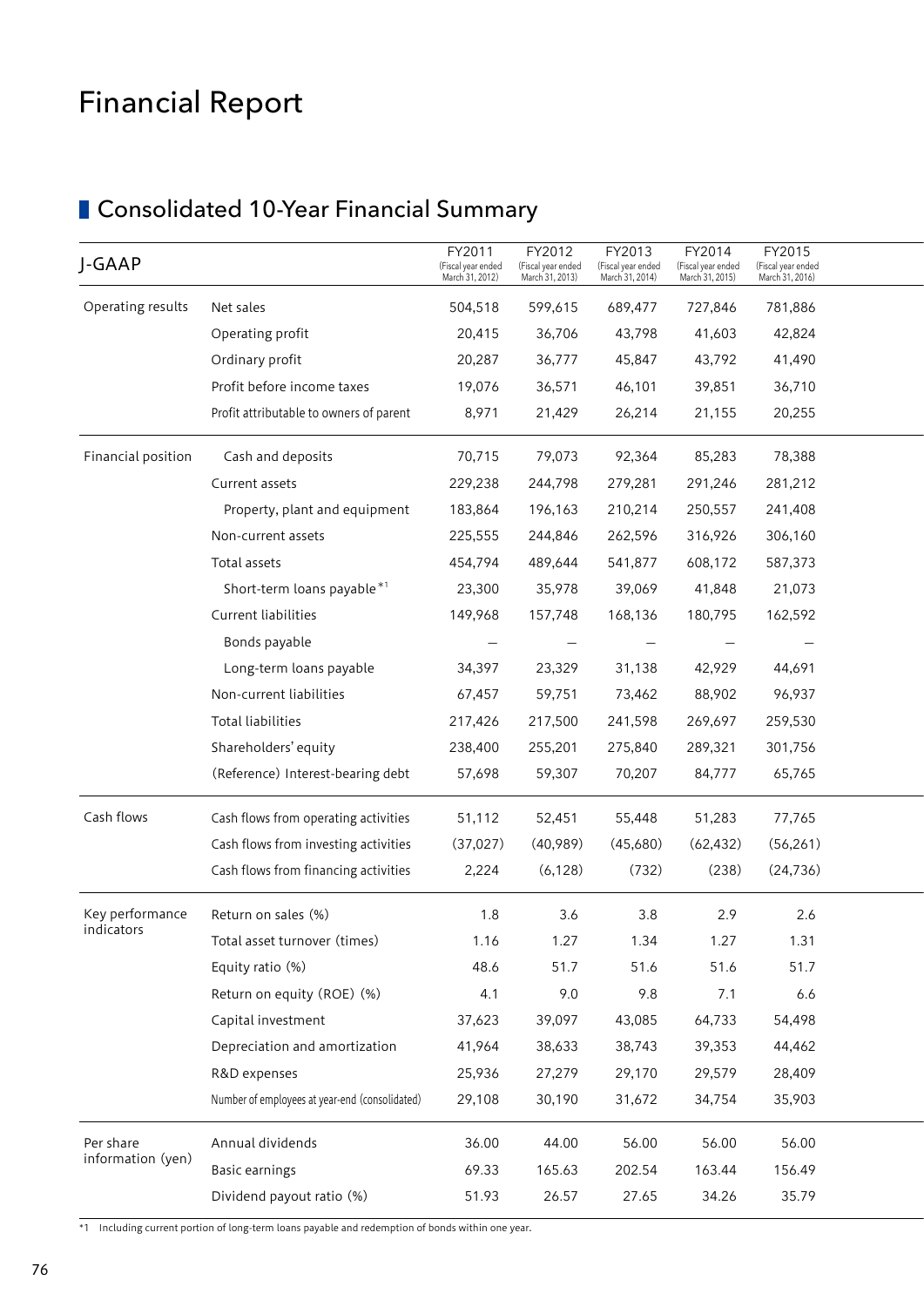| (Millions of yen; rounded down to the nearest million yen)                                                                                                                                     |                                                                |                                                 |
|------------------------------------------------------------------------------------------------------------------------------------------------------------------------------------------------|----------------------------------------------------------------|-------------------------------------------------|
| FY2017<br>FY2019<br>FY2018<br>(Fiscal year ended<br>(Fiscal year ended<br>(Fiscal year ended<br>(Fiscal year ended<br>March 31, 2019)<br>March 31, 2021)<br>March 31, 2018)<br>March 31, 2020) | FY2017<br><b>IFRS</b><br>(Fiscal year ended<br>March 31, 2018) | FY2016<br>(Fiscal year ended<br>March 31, 2017) |
| 807,958<br>840,714<br>812,937                                                                                                                                                                  | 806,938<br>Revenue                                             | 755,601                                         |
| 35,179<br>36,525<br>17,888                                                                                                                                                                     | 41,136<br>Operating profit                                     | 40,675                                          |
|                                                                                                                                                                                                | 43,200                                                         | 39,007                                          |
| 35,507<br>37,356<br>16,106                                                                                                                                                                     | Profit before tax<br>35,775                                    | 31,288                                          |
| Profit attributable to owners of parent<br>23,309<br>21,361<br>11,226                                                                                                                          | 21,175                                                         | 16,233                                          |
| 97,991<br>107,311<br>127,930<br>Cash and cash equivalents                                                                                                                                      | 104,309                                                        | 97,553                                          |
| 382,106<br>359,565<br>357,666                                                                                                                                                                  | 328,524<br>Current assets                                      | 305,273                                         |
| 257,728<br>273,479<br>241,581<br>Property, plant and equipment                                                                                                                                 | 259,537                                                        | 245,666                                         |
| 326,023<br>349,619<br>321,819                                                                                                                                                                  | 333,819<br>Non-current assets                                  | 315,425                                         |
| 679,485<br>708,129<br>709,185                                                                                                                                                                  | 662,388<br>Total assets                                        | 620,699                                         |
| 43,722<br>32,396<br>44,657<br>Borrowings                                                                                                                                                       | 43,722                                                         | 31,762                                          |
| 195,392<br>194,309<br>180,653                                                                                                                                                                  | 189,075<br>Current liabilities                                 | 170,574                                         |
|                                                                                                                                                                                                | 10,000                                                         | $\overline{\phantom{0}}$                        |
| 64,511<br>93,089<br>103,399<br>Bonds and borrowings                                                                                                                                            | 54,458                                                         | 57,261                                          |
| Non-current liabilities<br>118,435<br>133,674<br>158,256                                                                                                                                       | 119,403                                                        | 110,663                                         |
| 327,983<br>313,828<br>338,909                                                                                                                                                                  | 308,479<br>Total liabilities                                   | 281,237                                         |
| Equity attributable to owners of parent                                                                                                                                                        | 324,890                                                        | 311,127                                         |
| 125,486<br>148,057<br>(Reference) Interest-bearing debt<br>108,233                                                                                                                             | 108,181                                                        | 89,023                                          |
| 57,463<br>65,247<br>Cash flows from operating activities<br>44,004                                                                                                                             | 60,848                                                         | 60,401                                          |
| Cash flows from investing activities<br>(55, 491)<br>(54, 174)<br>(21, 832)                                                                                                                    | (39,201)                                                       | (82, 131)                                       |
| 12,525<br>Cash flows from financing activities<br>5,966<br>7,749                                                                                                                               | 6,541                                                          | 14,794                                          |
| Profit attributable to owners of parent ratio (%)<br>2.6<br>2.8<br>1.4                                                                                                                         | 2.6                                                            | 2.1                                             |
| 1.15<br>Total asset turnover (times)<br>1.23<br>1.21                                                                                                                                           | 1.26                                                           | 1.25                                            |
| 48.7<br>Ratio of equity attributable to owners of parent to total assets (%)<br>51.2<br>50.0                                                                                                   | 49.6                                                           | 50.7                                            |
| 3.2<br>Return on equity (ROE) (%)<br>6.4<br>6.7                                                                                                                                                | 6.6                                                            | 5.2                                             |
| 53,411<br>46,891<br>41,835                                                                                                                                                                     | 64,816<br>Capital investment                                   | 55,218                                          |
| Depreciation and amortization<br>32,927<br>35,323<br>32,545                                                                                                                                    | 44,037                                                         | 40,902                                          |
| 30,025<br>31,374<br>27,684                                                                                                                                                                     | 27,864<br>R&D expenses                                         | 27,164                                          |
| Number of employees at year-end (consolidated)<br>38,234<br>39,429<br>39,403                                                                                                                   | 38,234                                                         | 36,679                                          |
| 56.00<br>60.00<br>60.00                                                                                                                                                                        | 56.00<br>Annual dividends                                      | 53.00                                           |
| Basic earnings per share (yen)<br>86.74<br>165.04<br>180.09                                                                                                                                    | 163.60                                                         | 125.42                                          |
|                                                                                                                                                                                                |                                                                |                                                 |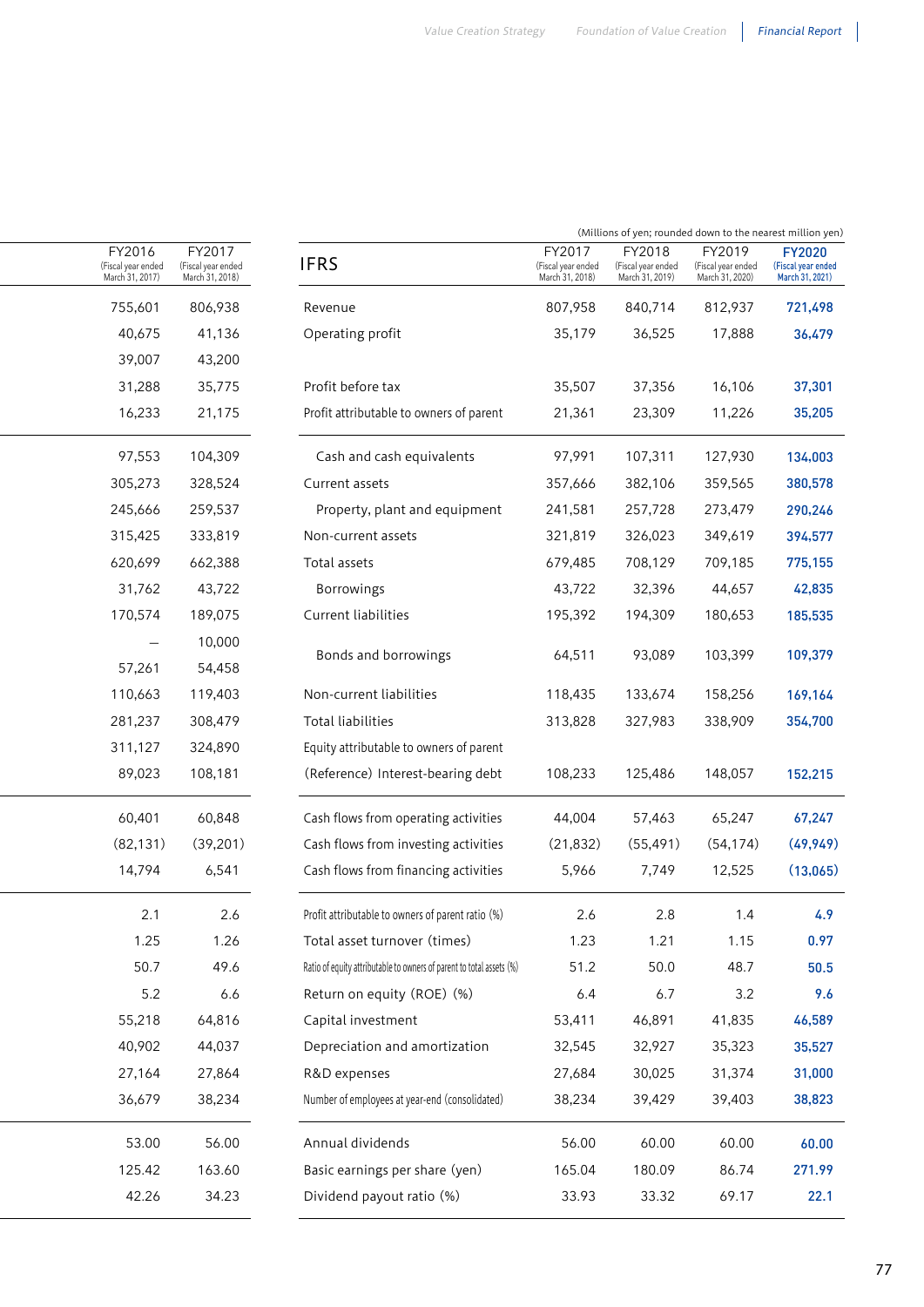## **Overview Financial Review**

In FY2020, the global economy experienced a major recession in the fiscal first half in the wake of the COVID-19 pandemic that erupted in late FY2019. Although the global economy embarked on recovery from mid-2020, the end of the pandemic is still not in sight. The Japanese economy was likewise hard-hit by the pandemic, but Japanese companies seized the opportunity to accelerate digital transformation (DX) and radically reform workstyles, most notably by widely adopting teleworking. Additionally, the Suga Cabinet, formed in September 2020, launched a society-wide push to reduce CO<sub>2</sub> emissions with its 2050 Carbon Neutral Declaration. The automobile industry was beset by a market downturn from FY2019 through mid-FY2020. The downturn was compounded by antipandemic lockdowns in Europe, the US and much of the rest of the world. The lockdowns forced automakers to idle production plants, resulting in a steep drop in auto production. Production recovered rapidly from the second half of FY2020, but unit production remained below its year-earlier level in both Japan and overseas.

Amid such an environment, the entire TG Group shifted into emergency mode in the fiscal first half. We focused on emergency measures to shore up earnings in response to declining sales. From the fiscal second half, we have been placing priority on allocating resources in pursuing a growth strategy revolving around three key areas toward realization of our mid-term 2025 Business Plan against a backdrop of drastic change in the external environment.

The first pillar of activity is "Venture into innovation, new mobility." In other words, we are pursuing expeditious commercialization of innovative technologies in new business domains. First, to accelerate commercialization, we reorganized our development operations, partly to strengthen leading-edge development capabilities, in January 2020. Additionally, to realize sustained growth while navigating major changes in our operating environment, we invested heavily in startup companies again in FY2020 through a corporate venture capital fund established in FY2018. We are committed to creating new businesses by cross-pollinating core technologies cultivated over decades with external expertise and to developing new automotive products for CASE vehicles and MaaS. We have been developing UV-C (deep UV) LEDs, a new technology, as a high-value-added LED since 2017. UV-C LED irradiation has been found to inactivate coronaviruses. We have started to roll out UV-C LED products for consumers to help make life more safe and secure amid the pandemic. Since November 2020, we have been selling UV-C LED water purification units that are installed in Wota Corp.'s WOSH portable handwashing stand that recycles used water. In December 2020, we launched a UV-C space disinfector that disinfects

airborne germs. Other examples of recent progress in new businesses include commencement of production of high pressure hydrogen tanks for the Toyota Mirai FCEV (Fuel Cell Electric Vehicle) in November 2020 at our Inabe Plant in Mie Prefecture.

The second pillar of activity is "Strategy for growing market/fields." We have designated the Americas and non-Japan Asia as high-priority geographies and highvalue-added products such as airbags, plastic fuel filler pipes and radiator grilles as high-priority products. We are aggressively expanding sales to not only Toyota Motor Corporation but also other Japanese automakers, most notably Honda Motor Co., Ltd., and foreign automakers, including the Detroit Big Three. Within Asia, one of our high-priority geographies, we plan to merge local subsidiaries in India and subsequently operate them as a unified business. We will grow our Asian earnings by expanding sales and improving operational efficiency in the growing Indian market.

The third pillar of activity is "Innovative manufacturing at production sites." We are upgrading production efficiency through such means as remote production setup and loss reduction through utilization of IoT technologies. We are also digitally transforming and automating manufacturing processes. Additionally, we have improved operating efficiency through videoconferencing, teleworking and other such technologies, mainly in staff organizations.

FY2020 revenue decreased 11.2% year on year to ¥721.4 billion despite Chinese sales growth driven by growth in major customers' auto production in China. The revenue decline was largely due to pandemic-induced sales declines across all other geographies in the fiscal first half, deconsolidation of former German production subsidiary Toyoda Gosei Meteor GmbH (TGM) in FY2019 and the forex impact of yen appreciation.

Operating profit grew 103.9% year on year to ¥36.4 billion. Its growth was attributable to overhead and labor cost-cutting, rationalization, including utilization of government subsidies, and nonrecurrence of a yearearlier loss on liquidation of a business in conjunction with divestment of our entire TGM equity stake. These growth drivers vastly outweighed the impact of pandemicinduced sales declines and accrual of a provision for restructuring of a UK subsidiary. Profit attributable to owners of the parent increased 213.6% year on year to ¥35.2 billion, boosted by recognition of deferred tax assets upon commencement of labor-management negotiations predicated on discontinuation of a UK subsidiary's production.

|                                         |               | (Millions of yen) |
|-----------------------------------------|---------------|-------------------|
| <b>Consolidated results</b>             | <b>FY2020</b> | FY2019            |
| Revenue                                 | 721.498       | 812.937           |
| Operating profit                        | 36,479        | 17.888            |
| Profit attributable to owners of parent | 35,205        | 11,226            |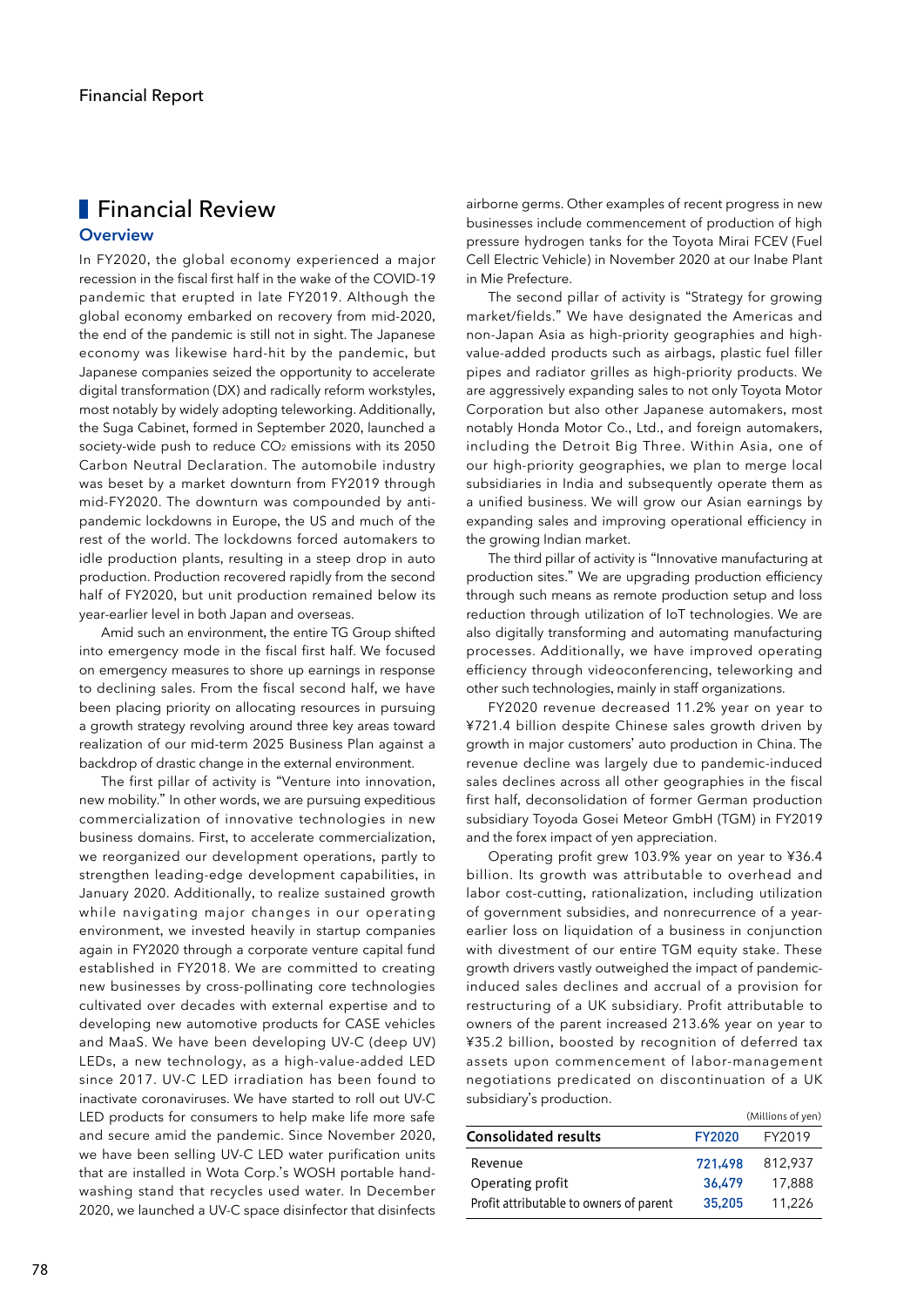## **Revenue by segment**

#### **Japan**

Revenue was down 11.6% year on year to ¥358.0 billion, largely as a result of sales declines due to the pandemic. Despite the sales declines, Japanese operations earned segment income of ¥12.0 billion against a year-earlier loss of ¥5.0 billion. The turnaround was largely attributable to nonrecurrence of a year-earlier loss on liquidation of a business in conjunction with divestment of our entire TGM equity stake, in addition to deep cuts in labor and overhead expenses.

#### **Americas**

Revenue decreased 16.5% year on year to ¥203.4 billion under the weight of sales declines due to the pandemic, semiconductor shortages and unseasonably cold winter weather in the US. Segment income was down 16.7% at ¥13.8 billion as labor cost savings (partly attributable to government subsidies) failed to offset the sales declines' impact.

#### **Asia**

Revenue grew 1.2% year on year to ¥190.4 billion, largely as a result of growth in sales to major customers in China. The Chinese sales growth outweighed sales declines in Thailand, Indonesia and elsewhere. Despite these sales declines' impact, segment income increased 36.4% to ¥14.4 billion, boosted by Chinese sales growth and gross margin expansion driven by cost-cutting.

#### **Europe & Africa**

Revenue was down 28.2% year on year to ¥26.2 billion, largely as a result of pandemic-induced sales declines and TGM's deconsolidation in the third quarter of FY2019. Despite accrual of a provision for restructuring a UK subsidiary, segment loss shrank to ¥3.9 billion from a year-earlier ¥4.2 billion, largely by virtue of TGM's deconsolidation and reduction in labor costs (partly attributable to government subsidies).

|               | (Millions of yen) |
|---------------|-------------------|
| <b>FY2020</b> | FY2019            |
| 358,082       | 405,116           |
| 203,421       | 243,590           |
| 190,479       | 188,292           |
| 26,261        | 36,567            |
|               |                   |

## Financial condition

## **Analysis of financial position**

## **1. Assets**, **liabilities**, **and equity**

Assets at fiscal year-end totaled ¥775.1 billion, a ¥65.9 billion year-on-year increase driven mainly by an increase in property, plant and equipment. Liabilities totaled ¥354.7 billion, a ¥15.7 billion year-on-year increase due mainly to growth in trade and other payables. Equity totaled ¥420.4 billion, a ¥50.1 billion year-on-year increase mainly attributable to growth in retained earnings.

### **2. Cash flows**

Cash and cash equivalents at the end of the fiscal year under review increased by ¥6.0 billion, from ¥127.9 billion at the end of the previous fiscal year, to ¥134.0 billion. Cash flows and related factors during the fiscal year under review were as follows.

### **Cash flows from operating activities**

Net cash flows provided by operating activities came to ¥67.2 billion in inflows, an increase of ¥2.0 billion from inflows recorded in the previous fiscal year. This was mainly due to a decrease in outflows of ¥25.1 billion for changes in trade and other payables, ¥4.6 billion for changes in provisions, and ¥3.7 billion for income taxes paid, despite a decrease in inflows of ¥31.6 billion for changes in trade and other receivables.

## **Cash flows from investing activities**

Net cash flows used in investing activities came to ¥49.9 billion in outflows, a decrease of ¥4.2 billion from outflows recorded in the previous fiscal year. This was mainly due to the absence of ¥11.4 billion in outflows that occurred in the previous fiscal year for the sale of shares in subsidiaries, which resulted in a decrease in the fiscal year under review, despite increases of ¥3.2 billion in outflows for the purchase of property, plant and equipment, and intangible assets, and ¥2.4 billion in outflows for payments into time deposits.

#### **Cash flows from financing activities**

Net cash flows used in financing activities came to ¥13.0 billion in outflows, an increase of ¥25.5 billion from outflows recorded in the previous fiscal year. This was mainly due to a decrease of ¥31.6 billion in proceeds from short-term borrowings and a decrease of ¥7.3 billion in repayments of short-term borrowings, resulting in a net outflow of ¥24.3 billion in proceeds from and expenditures for short-term borrowings.

|                                      |          | (Millions of yen) |
|--------------------------------------|----------|-------------------|
| <b>Cash flows</b>                    | FY2020   | FY2019            |
| Cash flows from operating activities | 67,247   | 65,247            |
| Cash flows from investing activities | (49.949) | (54.174)          |
| Cash flows from financing activities | (13,065) | 12.525            |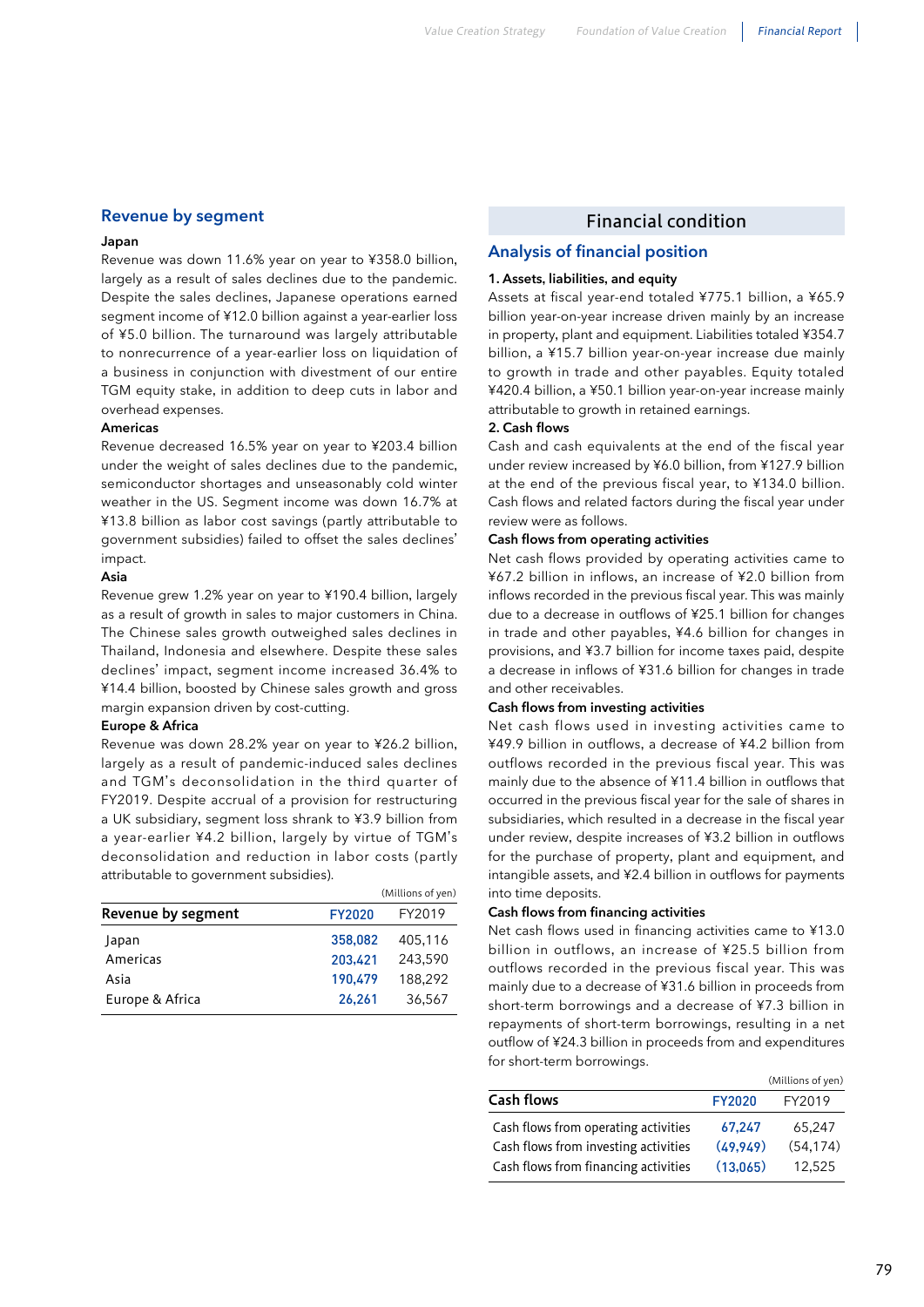|                                               |                                  | (Millions of yen)                |
|-----------------------------------------------|----------------------------------|----------------------------------|
| Consolidated statement of financial position  | FY2019<br>(as of March 31, 2020) | FY2020<br>(as of March 31, 2021) |
| Assets                                        |                                  |                                  |
| Current assets                                |                                  |                                  |
| Cash and cash equivalents                     | 127,930                          | 134,003                          |
| Trade and other receivables                   | 142,062                          | 149,249                          |
| Other financial assets                        | 8,364                            | 9,617                            |
| Inventories                                   | 63,925                           | 72,888                           |
| Other current assets                          | 17,282                           | 14,819                           |
| Total current assets                          | 359,565                          | 380,578                          |
| Non-current assets                            |                                  |                                  |
| Property, plant and equipment                 | 273,479                          | 290,246                          |
| Intangible assets                             | 3,741                            | 4,571                            |
| Other financial assets                        | 32,244                           | 41,983                           |
| Investments accounted for using equity method | 14,252                           | 14,844                           |
| Retirement benefit asset                      | 2,603                            | 6,254                            |
| Deferred tax assets                           | 14,473                           | 21,349                           |
| Other non-current assets                      | 8,824                            | 15,326                           |
| Total non-current assets                      | 349,619                          | 394,577                          |
| Total assets                                  | 709,185                          | 775,155                          |
| Liabilities and equity<br>Liabilities         |                                  |                                  |
| <b>Current liabilities</b>                    |                                  |                                  |
|                                               |                                  |                                  |
| Trade and other payables                      | 119,083                          | 126,784                          |
| Borrowings<br>Other financial liabilities     | 44,657                           | 42,835<br>4,076                  |
|                                               | 8,335<br>1,585                   | 3,439                            |
| Income taxes payable<br>Provisions            | 1,881                            | 2,638                            |
| Other current liabilities                     | 5,110                            | 5,760                            |
| Total current liabilities                     | 180,653                          | 185,535                          |
| Non-current liabilities                       |                                  |                                  |
| Bonds and borrowings                          | 103,399                          | 109,379                          |
| Other financial liabilities                   | 13,466                           | 13,510                           |
| Retirement benefit liability                  | 34,615                           | 34,745                           |
| Provisions                                    | 107                              | 4,578                            |
| Deferred tax liabilities                      | 4,158                            | 5,015                            |
| Other non-current liabilities                 | 2,507                            | 1,935                            |
| Total non-current liabilities                 | 158,256                          | 169,164                          |
| <b>Total liabilities</b>                      | 338,909                          | 354,700                          |
|                                               |                                  |                                  |
| Equity                                        |                                  |                                  |
| Share capital                                 | 28,027                           | 28,046                           |
| Capital surplus                               | 26,968                           | 25,626                           |
| Treasury shares                               | (1,220)                          | (1,232)                          |
| Other components of equity                    | 2,233                            | 17,759                           |
| Retained earnings                             | 289,061                          | 320,883                          |
| Total equity attributable to owners of parent | 345,070                          | 391,083                          |
| Non-controlling interests                     | 25,204                           | 29,372                           |
| Total equity                                  | 370,275                          | 420,455                          |
| Total liabilities and equity                  | 709,185                          | 775,155                          |

# **Consolidated Financial Statement**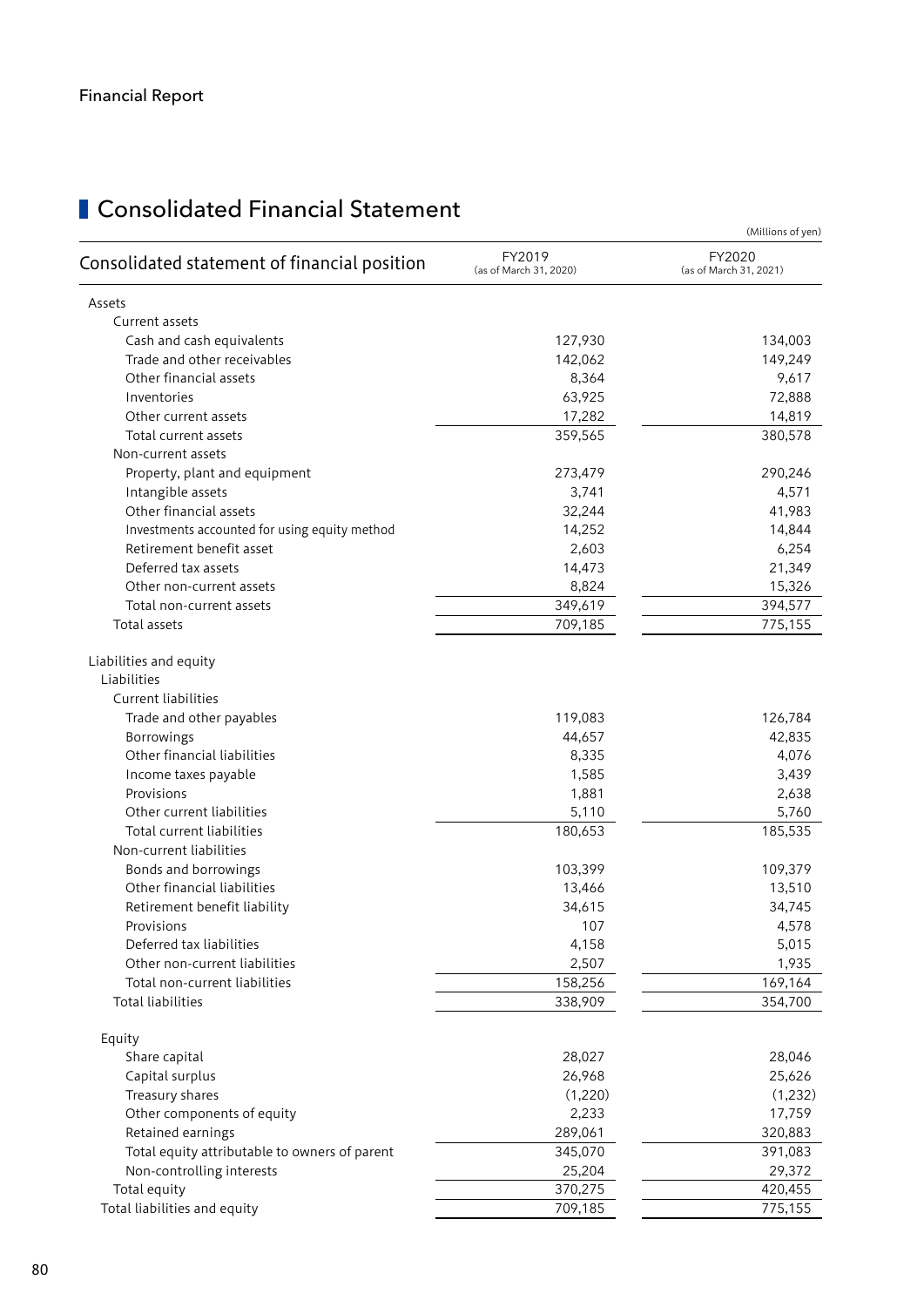| Consolidated statement of profit or loss                         | FY2019<br>April 1, 2019 to<br>March 31, 2020 | (Millions of yen)<br>FY2020<br>April 1, 2020 to<br>March 31, 2021 |
|------------------------------------------------------------------|----------------------------------------------|-------------------------------------------------------------------|
| Revenue                                                          | 812,937                                      | 721,498                                                           |
| Cost of sales                                                    | (712, 436)                                   | (622, 832)                                                        |
| Gross profit                                                     | 100,501                                      | 98,665                                                            |
| Selling, general and administrative expenses                     | (61, 523)                                    | (56, 423)                                                         |
| Other income                                                     | 2,328                                        | 3,225                                                             |
| Other expenses                                                   | (23, 417)                                    | (8,987)                                                           |
| Operating profit                                                 | 17,888                                       | 36,479                                                            |
| Finance income                                                   | 2,843                                        | 3,035                                                             |
| Finance costs                                                    | (5,538)                                      | (3, 116)                                                          |
| Share of profit of investments accounted for using equity method | 913                                          | 903                                                               |
| Profit before tax                                                | 16,106                                       | 37,301                                                            |
| Income tax expense                                               | (2,265)                                      | 773                                                               |
| Profit                                                           | 13,841                                       | 38,075                                                            |
| Profit attributable to                                           |                                              |                                                                   |
| Owners of parent                                                 | 11,226                                       | 35,205                                                            |
| Non-controlling interests                                        | 2,614                                        | 2,870                                                             |
| Profit                                                           | 13,841                                       | 38,075                                                            |
| Earnings per share                                               |                                              |                                                                   |
| Basic earnings per share (yen)                                   | 86.74                                        | 271.99                                                            |
| Diluted earnings per share (yen)                                 |                                              | 271.97                                                            |

|                                                                                         |                                              | (Millions of yen)                                    |
|-----------------------------------------------------------------------------------------|----------------------------------------------|------------------------------------------------------|
| Consolidated statement of<br>comprehensive income                                       | FY2019<br>April 1, 2019 to<br>March 31, 2020 | FY2020<br>$'$ April 1, 2020 to $'$<br>March 31, 2021 |
| Profit                                                                                  | 13,841                                       | 38,075                                               |
| Other comprehensive income                                                              |                                              |                                                      |
| Items that will not be reclassified to profit or loss                                   |                                              |                                                      |
| Equity instruments measured at fair value through                                       |                                              |                                                      |
| other comprehensive income                                                              | (2.313)                                      | 6,252                                                |
| Remeasurements of defined benefit plans                                                 | (467)                                        | 3,757                                                |
| Share of other comprehensive income of investments<br>accounted for using equity method | (17)                                         | 112                                                  |
| Total of items that will not be reclassified to profit or loss                          | (2,798)                                      | 10,121                                               |
| Items that may be reclassified to profit or loss                                        |                                              |                                                      |
| Exchange differences on translation of foreign operations                               | (11,061)                                     | 9,702                                                |
| Share of other comprehensive income of investments<br>accounted for using equity method | 130                                          | 74                                                   |
| Total of items that may be reclassified to profit or loss                               | (10,931)                                     | 9,776                                                |
| Other comprehensive income, net of tax                                                  | (13, 729)                                    | 19,898                                               |
| Comprehensive income                                                                    | 111                                          | 57,974                                               |
| Comprehensive income attributable to                                                    |                                              |                                                      |
| Owners of parent                                                                        | (1, 281)                                     | 53,857                                               |
| Non-controlling interests                                                               | 1,393                                        | 4,116                                                |
| Comprehensive income                                                                    | 111                                          | 57,974                                               |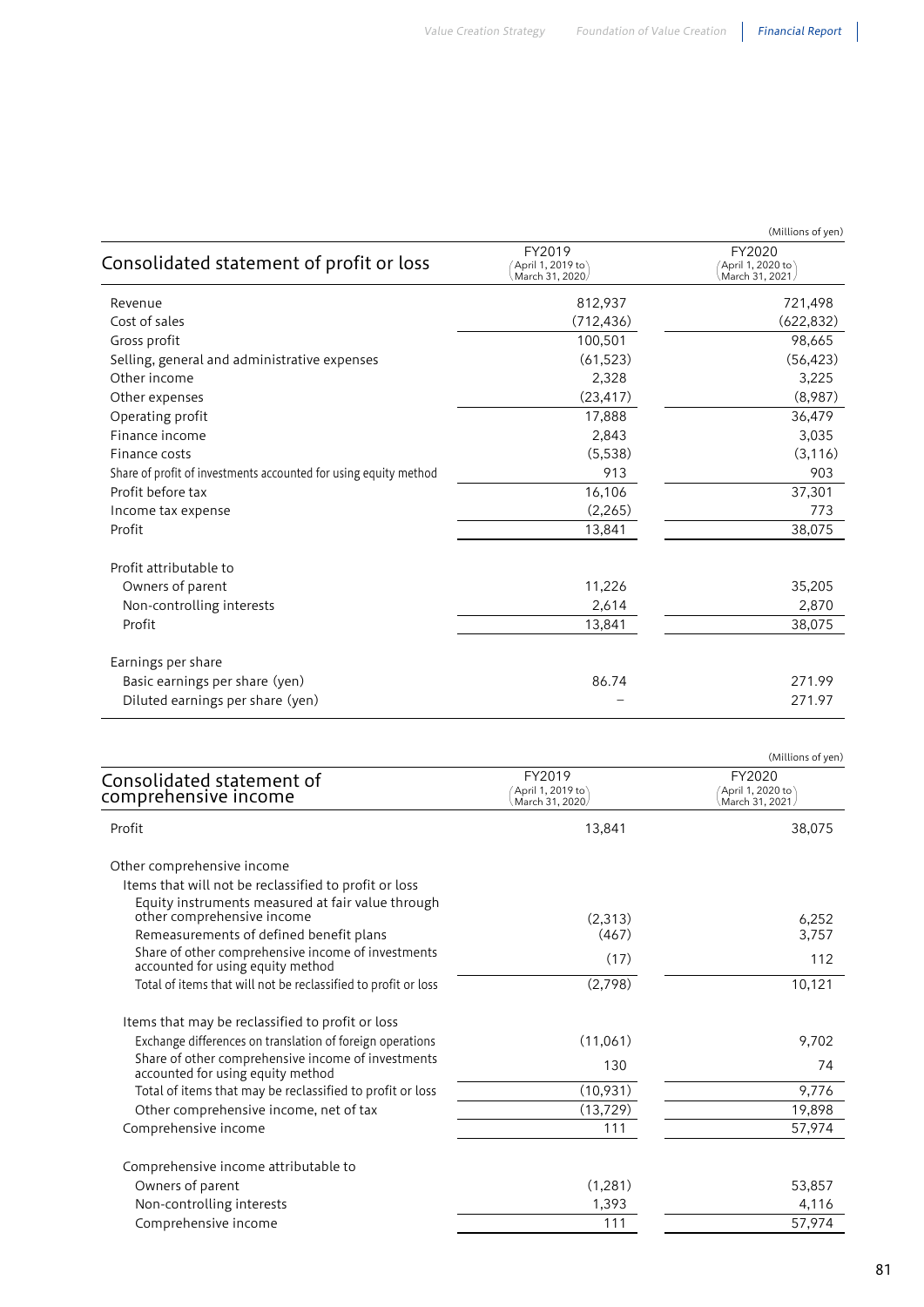## Consolidated statement of changes in equity

|                                                                           | Equity attributable to owners of parent |                    |                    |                                                                       |                                                                                          |                                               |
|---------------------------------------------------------------------------|-----------------------------------------|--------------------|--------------------|-----------------------------------------------------------------------|------------------------------------------------------------------------------------------|-----------------------------------------------|
|                                                                           |                                         |                    |                    | Other components of equity                                            |                                                                                          |                                               |
|                                                                           | Share<br>capital                        | Capital<br>surplus | Treasury<br>shares | Exchange<br>differences<br>on translation<br>of foreign<br>operations | Equity instruments<br>measured at fair<br>value through other<br>comprehensive<br>income | Remeasurements<br>of defined<br>benefit plans |
|                                                                           | Millions of yen                         | Millions of yen    | Millions of yen    | Millions of yen                                                       | Millions of yen                                                                          | Millions of yen                               |
| Balance as of April 1, 2019                                               | 28,027                                  | 26,968             | (1,219)            | (823)                                                                 | 15,498                                                                                   |                                               |
| Profit                                                                    |                                         |                    |                    |                                                                       |                                                                                          |                                               |
| Other comprehensive income                                                |                                         |                    |                    | (9,769)                                                               | (2, 333)                                                                                 | (405)                                         |
| Total comprehensive income                                                |                                         |                    |                    | (9,769)                                                               | (2, 333)                                                                                 | (405)                                         |
| Purchase of treasury shares                                               |                                         |                    | (0)                |                                                                       |                                                                                          |                                               |
| <b>Dividends</b>                                                          |                                         |                    |                    |                                                                       |                                                                                          |                                               |
| Transfer from other components of<br>equity to retained earnings<br>Other |                                         |                    |                    |                                                                       | (338)                                                                                    | 405                                           |
| Total transactions with owners                                            |                                         |                    | (0)                |                                                                       | (338)                                                                                    | 405                                           |
| Balance as of March 31, 2020                                              | 28,027                                  | 26,968             | (1,220)            | (10, 593)                                                             | 12,826                                                                                   |                                               |
| Profit                                                                    |                                         |                    |                    |                                                                       |                                                                                          |                                               |
| Other comprehensive income                                                |                                         |                    |                    | 8,705                                                                 | 6,289                                                                                    | 3,657                                         |
| Total comprehensive income                                                |                                         |                    |                    | 8,705                                                                 | 6,289                                                                                    | 3,657                                         |
| Issuance of new shares                                                    | 18                                      | 18                 |                    |                                                                       |                                                                                          |                                               |
| Purchase of treasury shares                                               |                                         |                    | (11)               |                                                                       |                                                                                          |                                               |
| <b>Dividends</b>                                                          |                                         |                    |                    |                                                                       |                                                                                          |                                               |
| Changes in ownership interest in subsidiaries                             |                                         | (1,360)            |                    | 531                                                                   |                                                                                          | (0)                                           |
| Change in scope of consolidation                                          |                                         |                    |                    |                                                                       |                                                                                          |                                               |
| Transfer from other components of<br>equity to retained earnings          |                                         |                    |                    |                                                                       |                                                                                          | (3,657)                                       |
| Other                                                                     |                                         |                    |                    |                                                                       |                                                                                          |                                               |
| Total transactions with owners                                            | 18                                      | (1, 341)           | (11)               | 531                                                                   |                                                                                          | (3,657)                                       |
| Balance as of March 31, 2021                                              | 28,046                                  | 25,626             | (1, 232)           | (1, 356)                                                              | 19,116                                                                                   |                                               |

|                                                                  | Other components<br>of equity<br>Total | Retained<br>earnings | Total           | Non-controlling<br>interests | Total           |
|------------------------------------------------------------------|----------------------------------------|----------------------|-----------------|------------------------------|-----------------|
|                                                                  | Millions of yen                        | Millions of yen      | Millions of yen | Millions of yen              | Millions of yen |
| Balance as of April 1, 2019                                      | 14,674                                 | 285,669              | 354,120         | 26,024                       | 380,145         |
| Profit                                                           |                                        | 11,226               | 11,226          | 2,614                        | 13,841          |
| Other comprehensive income                                       | (12,508)                               |                      | (12,508)        | (1,221)                      | (13, 729)       |
| Total comprehensive income                                       | (12,508)                               | 11,226               | (1,281)         | 1,393                        | 111             |
| Purchase of treasury shares                                      |                                        |                      | (0)             |                              | (0)             |
| Dividends                                                        |                                        | (7,767)              | (7,767)         | (2,328)                      | (10,095)        |
| Transfer from other components of<br>equity to retained earnings | 67                                     | (67)                 |                 |                              |                 |
| Other                                                            |                                        |                      |                 | 114                          | 114             |
| Total transactions with owners                                   | 67                                     | (7, 834)             | (7,768)         | (2, 213)                     | (9,981)         |
| Balance as of March 31, 2020                                     | 2,233                                  | 289,061              | 345,070         | 25,204                       | 370,275         |
| Profit                                                           |                                        | 35,205               | 35,205          | 2,870                        | 38,075          |
| Other comprehensive income                                       | 18,652                                 |                      | 18,652          | 1,246                        | 19,898          |
| Total comprehensive income                                       | 18,652                                 | 35,205               | 53,857          | 4,116                        | 57,974          |
| Issuance of new shares                                           |                                        |                      | 36              |                              | 36              |
| Purchase of treasury shares                                      |                                        |                      | (11)            |                              | (11)            |
| <b>Dividends</b>                                                 |                                        | (7, 120)             | (7, 120)        | (1,984)                      | (9,104)         |
| Changes in ownership interest in subsidiaries                    | 531                                    |                      | (829)           | 1,335                        | 506             |
| Change in scope of consolidation                                 |                                        | 80                   | 80              | 373                          | 453             |
| Transfer from other components of<br>equity to retained earnings | (3,657)                                | 3,657                |                 |                              |                 |
| Other                                                            |                                        |                      |                 | 325                          | 325             |
| Total transactions with owners                                   | (3, 126)                               | (3, 383)             | (7, 844)        | 50                           | (7, 794)        |
| Balance as of March 31, 2021                                     | 17,759                                 | 320,883              | 391,083         | 29,372                       | 420,455         |